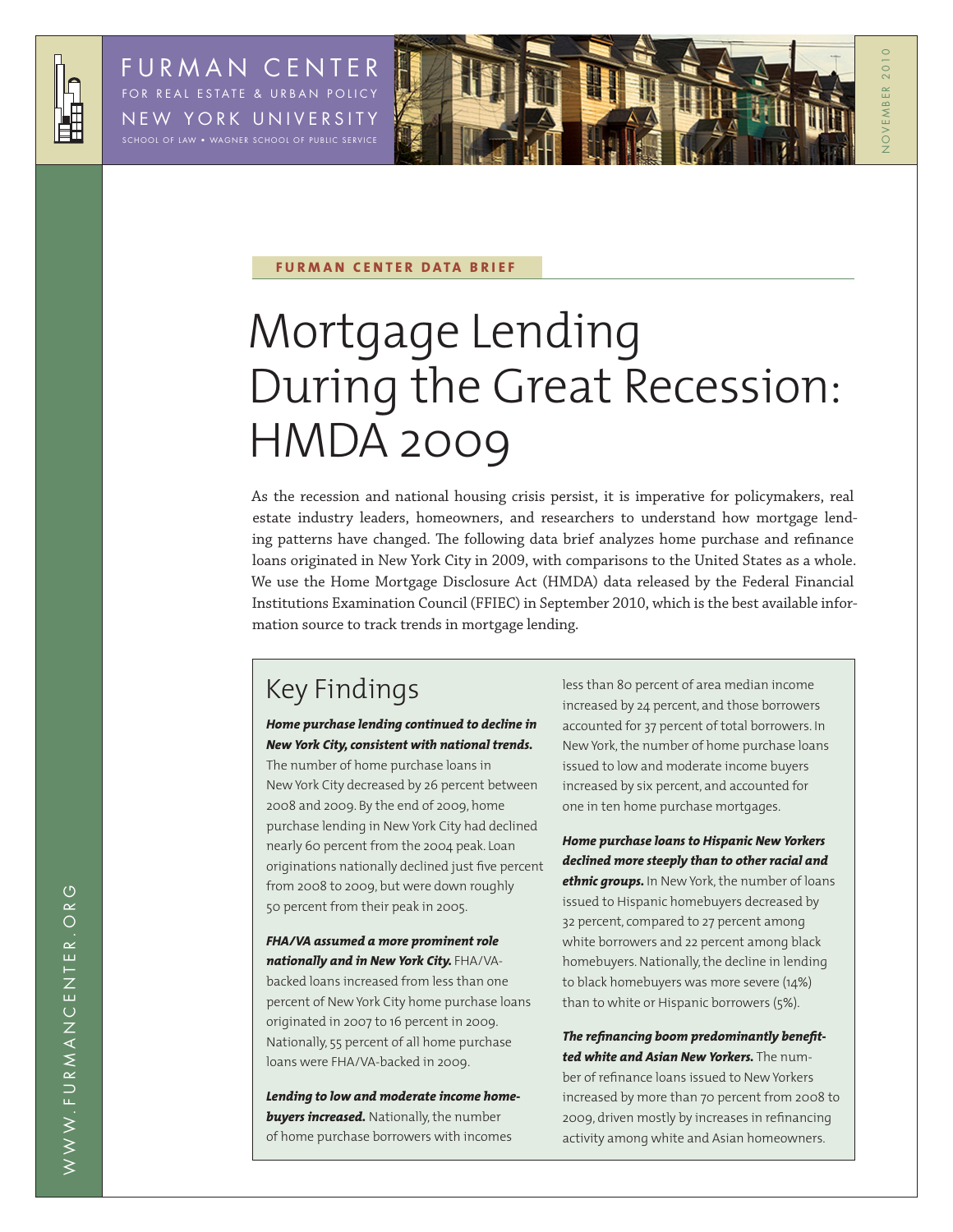### Home Purchase Lending Falls Again in U.S. and New York City

As Table 1 shows, mortgage lenders issued about 24,500 home purchase loans<sup>1</sup> in 2009 to buyers of one-to-four-family homes, con dominiums, and cooperative apartments in New York City. This number was down about 26 percent from 2008 and, after five consecutive year-to-year declines, was down almost 60 percent from its 2004 peak. Each borough also experienced a decline from 2008 to 2009. Manhattan, which had seen an increase in home purchase lending as recently as 2007, saw the biggest drop in 2009 (42%), while Staten Island declined just six percent. The cumulative decline in home purchase lending since the City's 2004 peak, however, has been similar for each of the boroughs.

Nationwide, lenders originated about 2.4 million home purchase loans in 2009. This number was down only about five percent

 $^{\rm 1}$  Unless otherwise stated, we use "home purchase loans" in this Data Brief to refer only to first-lien, home purchase loans issued to owner-occupants of one to four-family homes, condominiums and cooperative apartments.

from 2008, but was almost 50 percent lower than its 2005 peak. These local and national declines in home purchase loan origina tions likely reflect the declining availability of mortgage financing during the financial crisis and its aftermath, as well as the over all slowdown in home purchasing activity in response to uncertainty about home prices and the onset of the recession.

### A Growing Reliance on the Federal Housing Administration ("FHA")

Table 1 also shows the growing importance that loans backed by the Federal Housing Administration (FHA), Veteran's Admin istration (VA), Farm Service Agency (FSA), and Rural Housing Service (RHS) 2 have assumed in the U.S. and New York City. These federal agencies insure or guarantee the types of mortgage loans typically issued to homebuyers who lack the resources for a

 $2$  HMDA groups farm loans issued or guaranteed by the Farm Service Administration (FSA) with the residential loans guar anteed or issued by the Rural Housing Service (RHS). In 2009, there were no FSA/RHS loans originated in New York City and nationally they made up less than 5 percent of all home purchase loans originated.

| Table 1: Number of Home Purchase Loan Originations* |           |           |           |           |           |           |          |
|-----------------------------------------------------|-----------|-----------|-----------|-----------|-----------|-----------|----------|
|                                                     |           |           |           |           |           |           | Change,  |
|                                                     | 2004      | 2005      | 2006      | 2007      | 2008      | 2009      | 2008-09  |
| <b>Bronx</b>                                        | 5,311     | 5,623     | 5,480     | 4,146     | 2,685     | 1,933     | $-28.0%$ |
| % FHA, VA or FSA/RHS                                | 4.7%      | 1.5%      | 0.9%      | 1.6%      | 12.3%     | 31.8%     |          |
| <b>Brooklyn</b>                                     | 14,527    | 15,061    | 13,990    | 11,448    | 8,331     | 6,204     | $-25.5%$ |
| % FHA, VA or FSA/RHS                                | 3.4%      | 0.8%      | 0.6%      | 0.7%      | 5.4%      | 14.8%     |          |
| <b>Manhattan</b>                                    | 12,450    | 10,612    | 10,398    | 11,601    | 8,344     | 4,810     | $-42.4%$ |
| % FHA, VA or FSA/RHS                                | 0.0%      | 0.0%      | 0.0%      | 0.0%      | 0.1%      | 0.5%      |          |
| <b>Queens</b>                                       | 20,746    | 21,616    | 20,043    | 15,761    | 10,884    | 8,965     | $-17.6%$ |
| % FHA, VA or FSA/RHS                                | 2.1%      | 0.5%      | 0.4%      | 0.6%      | 6.3%      | 18.2%     |          |
| <b>Staten Island</b>                                | 6,625     | 6,257     | 4,940     | 4,187     | 2.701     | 2,549     | $-5.6%$  |
| % FHA, VA or FSA/RHS                                | 2.0%      | 0.9%      | 1.1%      | 2.4%      | 12.1%     | 29.0%     |          |
| <b>New York City</b>                                | 59,659    | 59,169    | 54,851    | 47,143    | 32,945    | 24,461    | $-25.8%$ |
| % FHA, VA or FSA/RHS                                | 2.2%      | 0.6%      | 0.5%      | 0.7%      | 5.5%      | 16.1%     |          |
| <b>U.S.</b>                                         | 4,652,002 | 4,828,715 | 4,288,894 | 3,324,044 | 2,510,669 | 2,383,754 | $-5.1%$  |
| % FHA, VA or FSA/RHS                                | 11.8%     | 8.5%      | 8.9%      | 11.8%     | 37.6%     | 54.5%     |          |

*\*First-lien home purchase loans issued to owner-occupants of 1-4 family homes, condominiums and cooperative apartments.*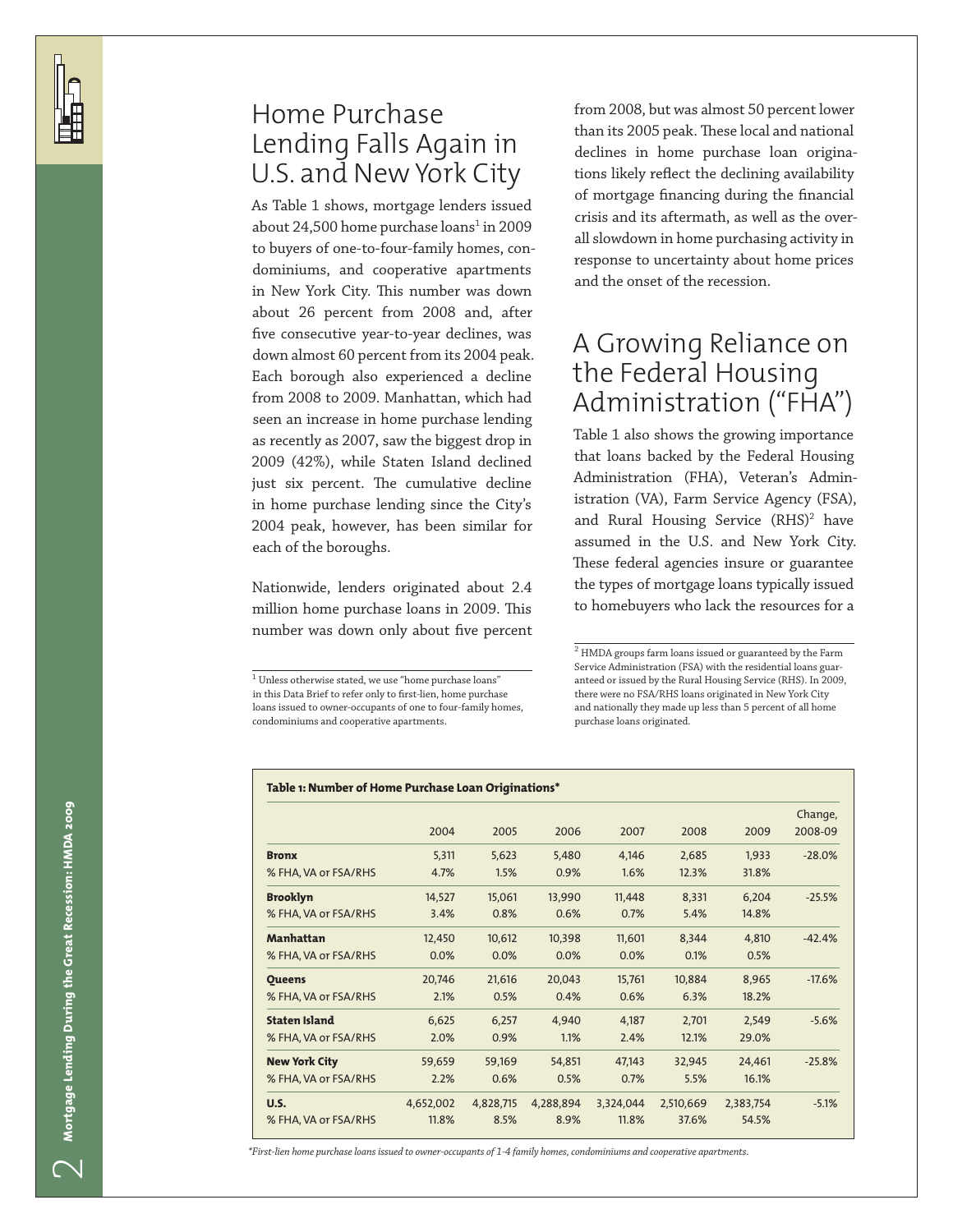### **"Conventional" Mortgages and the Growing Role of the Federal Government**

As Table 1 shows, about 55 percent of all home purchase loans issued in the country in 2009 were backed by the FHA, VA, FSA or RHS, an extraordinarily high percentage by recent historical standards. We refer to the other 45 percent of home purchase mortgages, which are issued without the involvement of these federal agencies, as "conventional" loans. The federal government still plays a key role in most conventional mortgages, however, through Fannie Mae and Freddie Mac. These two large mortgage finance companies, known as Government Sponsored Enterprises ("GSEs"), buy mortgages from the original lenders, then retain the loans in their portfolios or bundle them with other loans to back securities that the GSEs issue and insure. The GSEs operated as private businesses with limited federal oversight for most of the past few decades, but in 2008 they formally entered federal conservatorship as their financial condition deteriorated.

Other conventional loans are either retained by private lenders in their own portfolios or are

bundled together and securitized without any direct governmental or GSE participation. This "non-agency" securitization was particularly common for the millions of subprime loans that were issued in the years leading up to the financial crisis. In the wake of the financial crisis, however, private portfolio lending and nonagency securitization have largely stopped. As a result, according to the Federal Reserve Bank of San Francisco, by the fall of 2009, almost 95 percent of the mortgage loans being issued were either backed by the FHA or VA or purchased by the (now government-controlled) GSEs.\* The future of the GSEs and, accordingly, of the federal role in conventional mortgage lending, is a contentious national policy issue currently under debate.

\* Krainer, John (2009). *Recent Developments in Mortgage Finance*. Retrieved from: http://www.frbsf.org/publications/economics/letter/2009/el2009-33.html

For more information, see: Ellen, I.G.; Tye, J.N. and Willis, M.A. (2010). *Improving U.S. Housing Finance through Reform of Fannie Mae and Freddie Mac: Assessing the Options.* Available at: http://furmancenter.org/files/publications

down payment or credit ratings required to obtain conventional prime mortgages. As recently as 2007, when subprime loans were still widely available, there were only about 300 FHA/VA-backed home purchase loans issued in all of New York City, less than one percent of the market.<sup>3</sup> In 2009, this number jumped to almost 4,000, or 16 percent of all home purchase mortgage originations in the city, and about 32 percent and 29 percent of originations in the Bronx and Staten Island, respectively. In Manhattan, however, which has extremely high housing prices and relatively high-income homebuyers, FHA/VA-backed mortgages continued to make up only a negligible share of the overall market in 2009.

In the U.S. as a whole, FHA/VA-backed home purchase mortgage lending has assumed an even more prominent role. The number of FHA/VA-backed home purchase loans issued in the U.S. more than tripled in a three year period, from fewer than 400,000 loans in 2006 to almost 1.3 million in 2009. Over this period, as the number of conventional loans dropped, FHA/VA-backed loans jumped from less than nine percent of the national market to almost 55 percent.

Two national policy changes in 2008 helped drive this recent increase in FHA/VA-backed home purchase lending. First, in an attempt to limit the growing financial crisis, Congress increased the maximum size of loans the FHA and VA could insure or guarantee. This allowed more home purchases to qualify for these types of loans.<sup>4</sup> Second, Congress

 $3$  For convenience, we refer to all loans backed by the FHA, VA, and FSA/RHS as "FHA/VA" or "FHA/VA-backed".

 $^4$  The maximum FHA-insured loan amount varies by housing type and geography. In New York City, which is designated a "high cost area," the maximum loan amount for single family homes increased in March, 2008 from \$362,790 to \$729,750.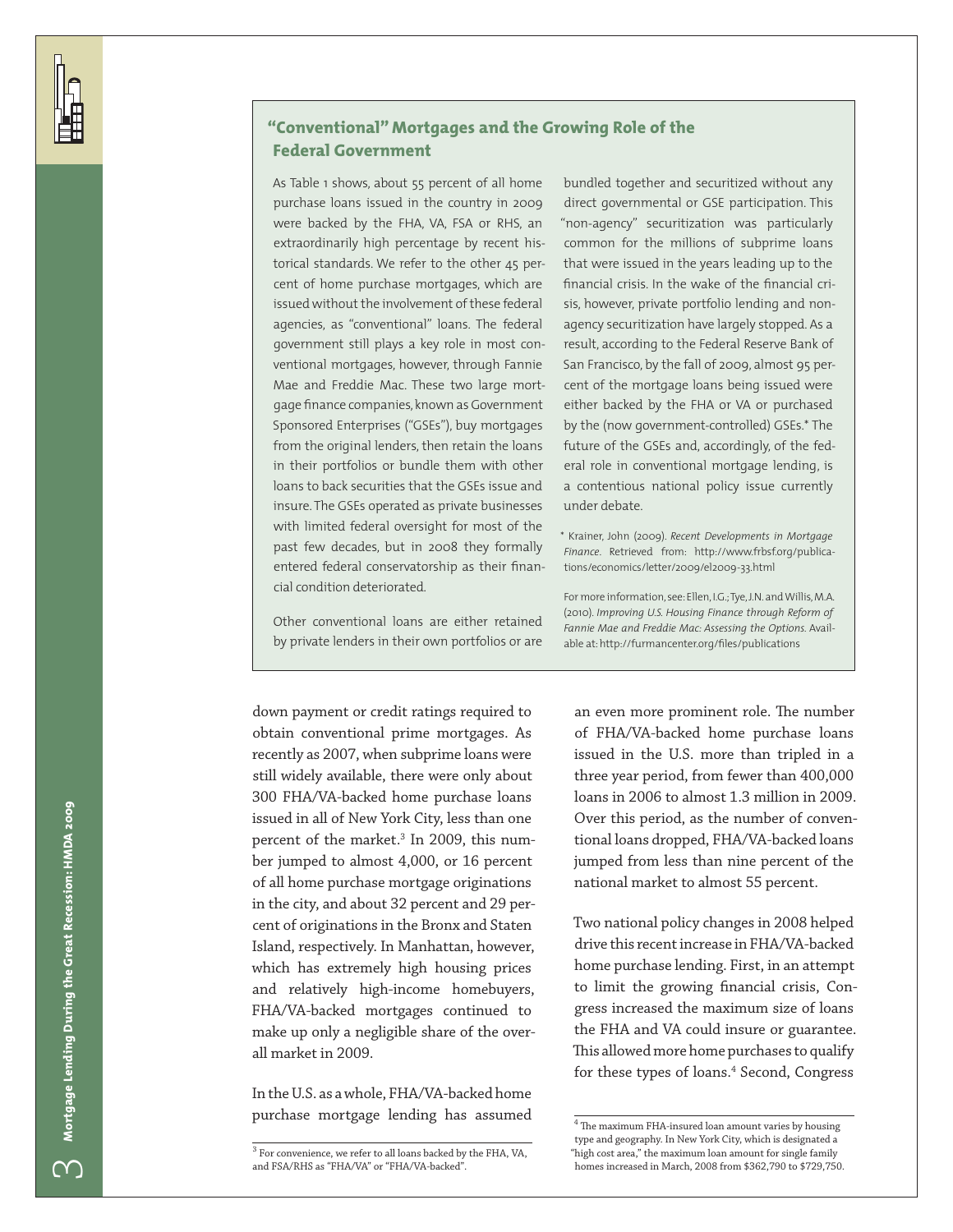enacted a first-time homebuyer tax credit, which was subsequently increased for home purchases completed in 2009 (and in the first half of 2010). First-time homebuyers are less likely than existing homeowners to have significant savings and, as a result, are particularly likely to use loan products that permit low down-payments, such as those backed by the FHA and VA.

It is not immediately clear why the FHA/VA share of lending in New York City continued to be so much lower than in the country as a whole. Approximately 80 percent of homes sold in New York City in 2009 were for amounts lower than the maximum loan

size eligible for FHA insurance, so the intersection of high home prices and eligibility rules alone is unlikely to account for the difference. Perhaps FHA/VA lending in New York City lags because the high home prices attract a higher percentage of buyers with the savings and credit histories to qualify for generally lower priced conventional mortgages than in the country as a whole. It might also be that local lenders and mortgage brokers continued to lack the expertise or administrative capacity to market or originate FHA/VA-backed loans in 2009 after an extended period of extremely low demand from 2005 to 2007.

#### **The Disappearance of Subprime and Piggyback Lending**

In previous analyses of HMDA data, the Furman Center has focused on the share of the mortgage market made up of "higher-cost" loans and junior-lien home purchase loans (known as "piggyback" mortgages). Higher-cost loans are those with an annual percentage rate that exceeds by a certain threshold a comparison rate (which until late 2009, was the rate offered by federal treasury securities with the same maturity). Although it is not an ideal measure, many researchers have used this higher-cost designation, which is included in the HMDA data, to proxy for subprime lending. "Subprime" does not itself have a specific definition and is otherwise unidentifiable in HMDA data.

The HMDA data show that in 2009, lenders originated very few higher-cost loans, continuing a sharp decline since the height of the real estate boom in 2004-2006. In New York City, only about three percent of home purchase loans issued in 2009 were identified by HMDA as higher-cost,\* down from 23 percent in 2006. In the country as a whole, only about five percent of all home purchase mortgages were identified by HMDA as higher-cost in 2009,\* also down from a 23 percent peak in 2006.

Similarly, piggyback lending has almost vanished from New York and the U.S. During the real estate boom, piggyback loans were often issued to homebuyers to cover the difference between the total sale price of a home and the amount of a first mortgage. As a result, many homebuyers who used piggyback loans had little equity in their homes, leaving them particularly vulnerable in the recession. From 2006 to 2009, the share of New York City borrowers obtaining piggyback loans fell from roughly 28 percent to less than one percent. Nationally, this share dropped from about 30 percent in 2006 to less than two percent in 2009.

Because of changes to the regulatory framework as a result of the Dodd-Frank financial reform bill, as well as changes in the market, it is unclear in what form, if at all, the subprime and piggyback lending markets will return when the housing market recovers.

*\*This percentage covers loans originated January-September, 2009. As of October 1, HMDA required mortgage originators to use a new standard for determining higher-cost status, which also revealed very low levels of higher-cost lending.*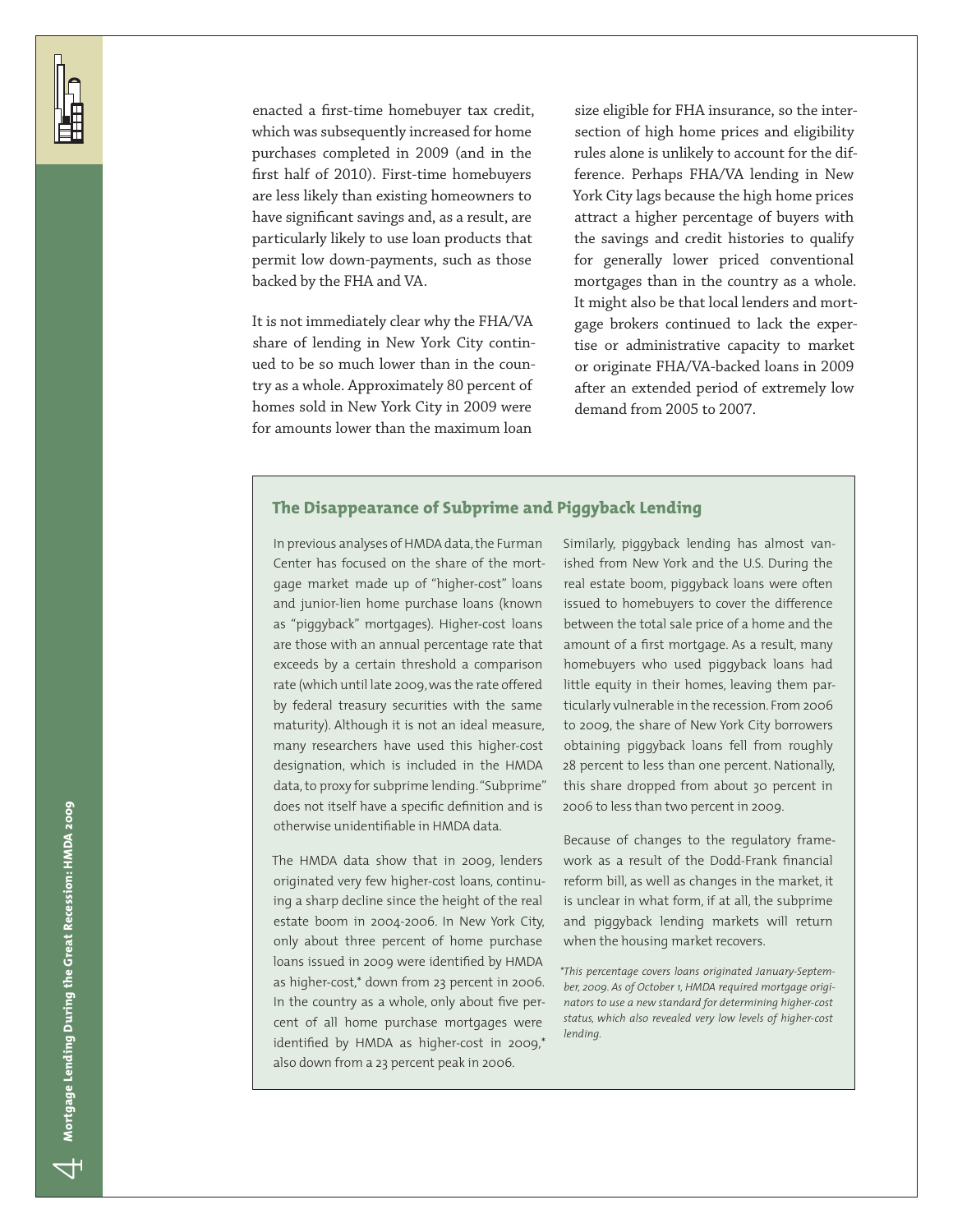

*\*Borrowers of first-lien home purchase loans issued to owner-occupants of 1-4 family homes, condominiums and cooperative apartments.*

### Home Purchase Lending to Low and Moderate Income Homebuyers on the Rise

Despite the overall decline in home pur chase lending, the number of home purchase loans issued to low and moderate income homebuyers (those earning less than 80% of their metropolitan area's median income) increased slightly from 2008 to 2009. In New York, the increase was about six percent, and such borrowers accounted for only about one in ten new home purchase loans. Nationally, however, the number of home purchase loans issued to low and moderate income homebuyers jumped by 24 percent and such borrowers accounted for about 37 percent of all home purchase loans originated in 2009.

This increase in loan originations to low and moderate income homebuyers helped drive a continued downward shift in the median income of all home purchase borrowers. As Figure A shows, the median income of New York City borrowers in 2009 was \$92,000, down for a third consecutive year from its peak of about \$127,000 in 2006. 5 Similarly, the median income of home purchase bor rowers nationally dropped from \$89,000 in 2006 to \$63,000 in 2009. The decline in the median homebuyer income is much steeper 5

than the overall U.S. decline in median income from 2008 to 2009 of 2.6 percent; in New York City overall, median income increased marginally (1.2%) in the same time period.

Some of this shift might be the result of improved income verification policies put into place by lenders at the onset of the fore closure crisis. However, the continuation of the trend from 2008 to 2009 in both New York and the U.S. as a whole, after subprime lending practices had largely ended, indi cates that the shift also reflects real changes in the homebuying population. The shift is not solely the result of increased reliance on FHA/VA-backed loans either, as the median income of homebuyers using conventional loans in New York and the U.S. also fell sub stantially from its 2006 peak through 2009.

### Historical Racial Disparities in Lending Continued

The share of all New York City home pur chase loans issues to white homebuyers changed little from 2004 to 2009, while lending patterns to other racial and ethnic groups varied from year to year. As Table 2 shows, from 2008 to 2009, the number of home purchase loans issued to Hispanic New Yorkers declined by 32 percent, the largest drop of any group. In contrast, the decline in home purchase loans issued to

 $^{\rm 5}$  All income figures have been adjusted for inflation to 2009 dollars.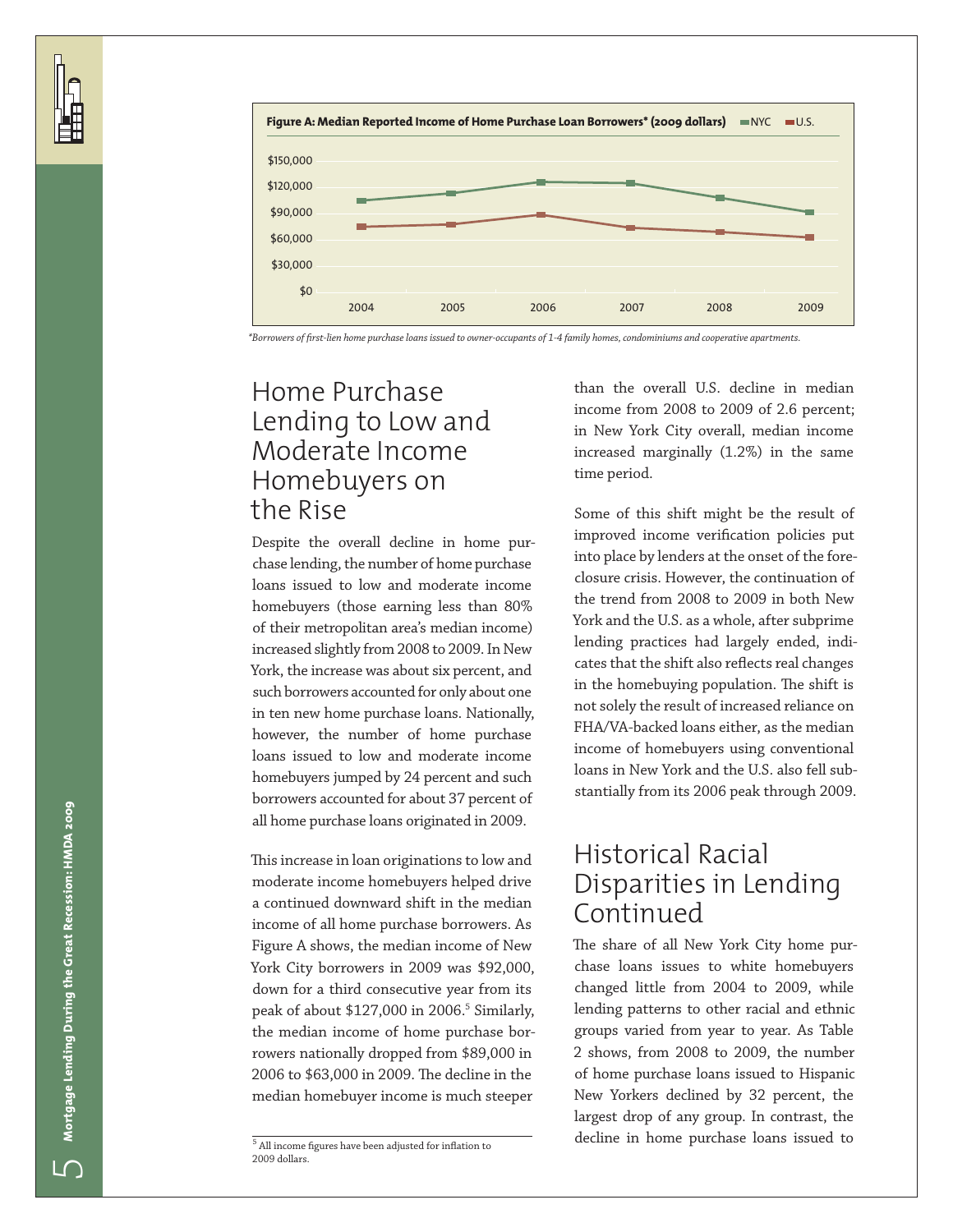black homebuyers (22%) was lower than the decline in home purchase loans issued to white homebuyers (27%).

Nationally, the changes in home purchase loan origination by race and ethnicity were somewhat different than in New York City. As Table 2 shows, the number of home purchase loans issued to black borrowers nationally declined by 14 percent from 2008 to 2009. The number of home purchase loans issued to whites and Hispanics, in contrast, each dropped by only about five percent. The number of home purchase loans issued to Asian borrowers nationally actually increased modestly.

More striking than the changes in total loan volume issued to borrowers of different races or ethnicities is the widening disparities

in reliance on FHA/VA-backed mortgages, both in New York City and the country as a whole. As Table 2 shows, fewer than 10 percent of the home purchase loans issued to white and Asian New Yorkers in 2009 were FHA/VA-backed. In contrast, about 37 percent of home purchase loans issued to Hispanic homebuyers and 55 percent of those issued to black homebuyers in New York City were FHA/VA-backed. These data suggest that FHA/VA-backed loans have been particularly crucial for maintaining even the currently depressed levels of home buying by black and Hispanic New Yorkers. In fact, the number of conventional home purchase loans (those without FHA or VA backing) issued to New York's black and Hispanic homebuyers dropped more than 80 percent from 2006 to 2009, a far bigger drop than for white and Asian borrowers.

|                          |           |           |           |           |           |           | Change,  |
|--------------------------|-----------|-----------|-----------|-----------|-----------|-----------|----------|
|                          | 2004      | 2005      | 2006      | 2007      | 2008      | 2009      | 2008-09  |
| <b>New York</b>          |           |           |           |           |           |           |          |
| White                    | 26,105    | 24,262    | 20,848    | 20,276    | 14,447    | 10,593    | $-26.7%$ |
| % FHA, VA or FSA/RHS     | 0.5%      | 0.2%      | 0.1%      | 0.2%      | 2.8%      | 9.8%      |          |
| <b>Black</b>             | 8,801     | 9,055     | 9,486     | 5,420     | 3,120     | 2,436     | $-21.9%$ |
| % FHA, VA or FSA/RHS     | 7.5%      | 2.0%      | 1.6%      | 3.2%      | 23.3%     | 55.5%     |          |
| <b>Hispanic</b>          | 6,886     | 7,839     | 7,804     | 5,172     | 2,800     | 1,919     | $-31.5%$ |
| % FHA, VA or FSA/RHS     | 4.4%      | 1.3%      | 0.7%      | 1.8%      | 13.0%     | 37.3%     |          |
| <b>Asian</b>             | 9,862     | 10,429    | 9,268     | 9,836     | 7,562     | 6,179     | $-18.3%$ |
| % FHA, VA or FSA/RHS     | 0.7%      | 0.2%      | 0.1%      | 0.1%      | 1.5%      | 6.8%      |          |
| <b>Other</b>             | 290       | 261       | 198       | 158       | 79        | 85        | 7.6%     |
| % FHA, VA or FSA/RHS     | 0.7%      | 0.0%      | 0.0%      | 0.0%      | 13.9%     | 43.5%     |          |
| <b>Race not Reported</b> | 7,715     | 7,323     | 7,247     | 6,281     | 4,937     | 3,249     | $-34.2%$ |
| % FHA, VA or FSA/RHS     | 1.8%      | 0.2%      | 0.2%      | 0.3%      | 3.8%      | 11.4%     |          |
| U.S.                     |           |           |           |           |           |           |          |
| White                    | 3,104,979 | 3,124,559 | 2,712,460 | 2,242,168 | 1,755,287 | 1,675,275 | $-4.6%$  |
| % FHA, VA or FSA/RHS     | 11.4%     | 8.9%      | 9.5%      | 11.5%     | 35.5%     | 52.1%     |          |
| <b>Black</b>             | 330,495   | 370,226   | 372,936   | 255,253   | 161,059   | 138,130   | $-14.2%$ |
| % FHA, VA or FSA/RHS     | 22.1%     | 14.5%     | 13.7%     | 21.9%     | 64.4%     | 81.9%     |          |
| <b>Hispanic</b>          | 535,550   | 624,681   | 592,312   | 354,944   | 238,070   | 226,538   | $-4.8%$  |
| % FHA, VA or FSA/RHS     | 14.2%     | 7.8%      | 7.3%      | 12.8%     | 51.4%     | 74.4%     |          |
| <b>Asian</b>             | 254,334   | 273,570   | 217,685   | 169,820   | 136,742   | 141,075   | 3.2%     |
| % FHA, VA or FSA/RHS     | 3.7%      | 2.3%      | 2.7%      | 3.4%      | 16.2%     | 28.9%     |          |
| <b>Other</b>             | 19,142    | 17,214    | 15,109    | 12,517    | 9,671     | 10,085    | 4.3%     |
| % FHA, VA or FSA/RHS     | 16.1%     | 13.7%     | 16.2%     | 21.7%     | 49.5%     | 63.4%     |          |
| <b>Race not Reported</b> | 407,502   | 418,465   | 378,392   | 289,342   | 209,840   | 192,651   | $-8.2%$  |
| % FHA, VA or FSA/RHS     | 8.7%      | 4.7%      | 5.7%      | 8.7%      | 32.2%     | 50.1%     |          |

*\*First-lien home purchase loans issued to owner-occupants of 1-4 family homes, condominiums and cooperative apartments.*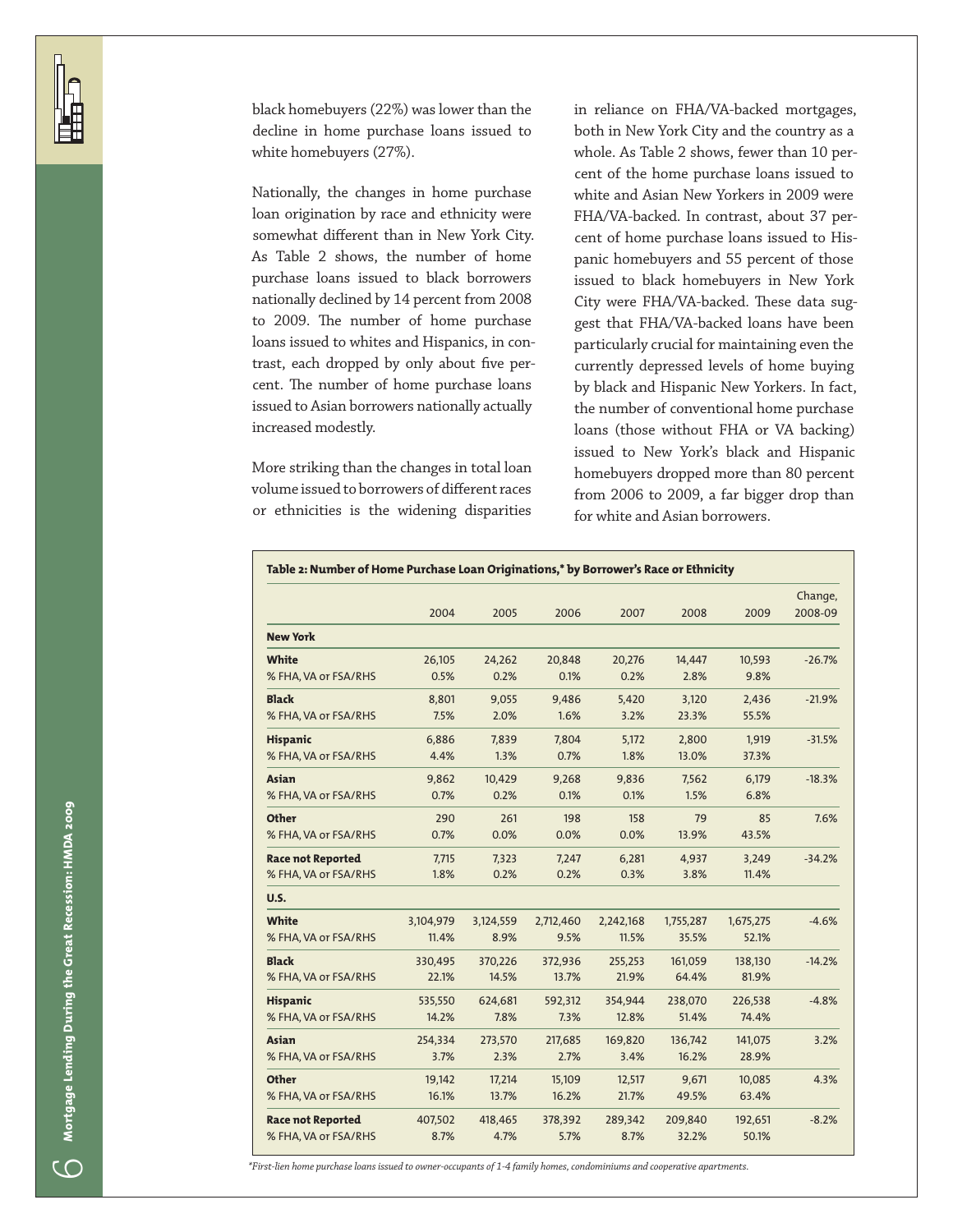| Table 3: Number of Mortgage Refinance Loan Originations* |           |           |           |           |           |           |         |  |  |
|----------------------------------------------------------|-----------|-----------|-----------|-----------|-----------|-----------|---------|--|--|
|                                                          |           |           |           |           |           |           | Change, |  |  |
|                                                          | 2004      | 2005      | 2006      | 2007      | 2008      | 2009      | 2008-09 |  |  |
| <b>Brooklyn</b>                                          | 18.014    | 17,393    | 16.090    | 10,852    | 5,102     | 7.876     | 54.4%   |  |  |
| <b>Manhattan</b>                                         | 6.930     | 5,384     | 3.672     | 3,546     | 3,859     | 11.237    | 191.2%  |  |  |
| <b>Oueens</b>                                            | 23,852    | 22,595    | 20,744    | 14,125    | 6.316     | 8,619     | 36.5%   |  |  |
| <b>Staten Island</b>                                     | 8,411     | 7.717     | 7.282     | 5.089     | 2.387     | 3,732     | 56.3%   |  |  |
| <b>New York City</b>                                     | 63.810    | 59,603    | 54,151    | 37,926    | 19,510    | 33,523    | 71.8%   |  |  |
| % FHA. VA or FSA/RHS                                     | 1.7%      | 0.8%      | 1.2%      | 2.1%      | 10.7%     | 10.2%     |         |  |  |
| <b>U.S.</b>                                              | 6,862,781 | 6.409.836 | 5,399,660 | 4,213,827 | 3,045,303 | 5,340,035 | 75.4%   |  |  |
| % FHA. VA or FSA/RHS                                     | 4.3%      | 2.3%      | 2.0%      | 4.3%      | 16.4%     | 18.2%     |         |  |  |





*\*Refinance loans (of any lien-priority) issued to owner-occupants of 1-4 family homes, condominiums and cooperative apartments.*

Table 2 also shows that reliance on FHA/VAbacked loans is higher at the national level than in New York City for borrowers of each racial and ethnic group. But while slightly more than half of all home purchase mortgages issued to white homebuyers in 2009 120 were FHA/VA-backed, almost three quarters 100 of all home purchase loans issued to Hispanic 80 homebuyers and more than 80 percent of those issued to black borrowers in 2009 were 60 FHA/VA-backed.

### Refinancing Boom for White and Asian New Yorkers

In sharp contrast to the continued decline in home purchase lending in 2009, there was a large increase in the number of mortgage refinancings from 2008 to 2009. As Table 3 shows, in both the country as a whole and New York City, the number of mortgage refi-

nance loans $^6$  issued to homeowners jumped by more than 70 percent from 2008 to 2009. In Manhattan, the increase in refinance loans was particularly steep, nearly tripling, from fewer than 4,000 in 2008 to more than 11,000 in 2009. These increases in mortgage refinancings coincided with sinking interest rates that allowed many homeowners with adequate equity, income and credit histories to refinance into lower monthly payments.<sup>7</sup>

The overall change in refinance loan origina- $\frac{3}{2}$  tions, however, obscures racial and ethnic disparities at both the local and national level. Figure B indexes the year-to-year change in the number of refinance loan originations to homeowners of each race or ethnicity in New York City, with 2004 set at 100.

 $\overline{\phantom{a}}$ 

 $^6$  Unless otherwise stated, we use "refinance loans" in this Data  $\,$ Brief to refer to only those refinance loans issued to owneroccupants of one to four-family homes, condominiums, and cooperative apartments (of any lien position).

 $^7$  As measured by the Freddie Mac Primary Mortgage Market Survey, the annual average rate offered for a 30-year fixed rate mortgage in 2009 was almost a full percentage point lower than in 2008.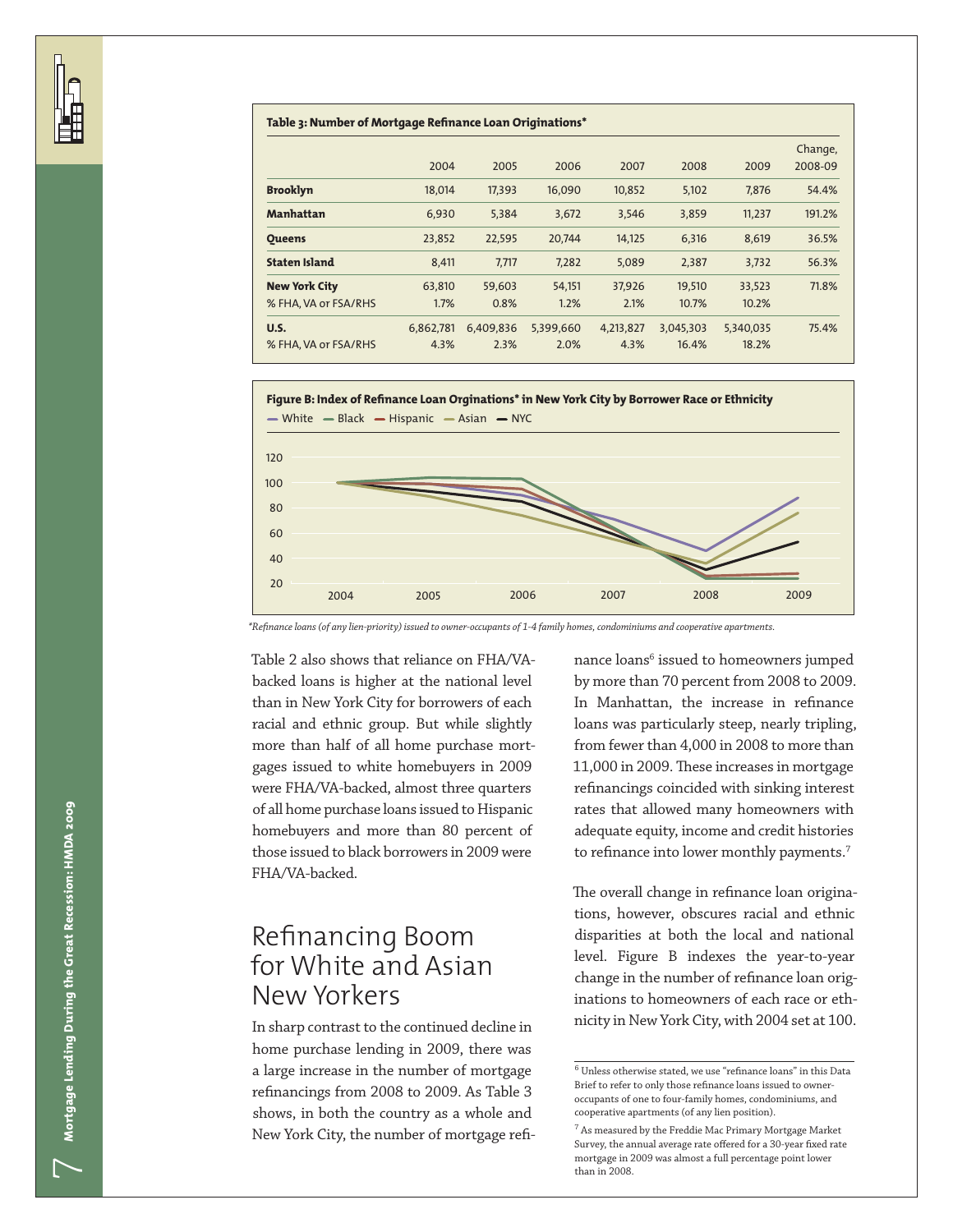As the index shows, the overall increase in refinance loan originations in New York City in 2009 was the result of particularly large increases by white and Asian homeowners. Despite falling interest rates, the number of refinance loans issued to Hispanic and black homeowners stayed roughly constant.

all refinancing loans. eowners obtained only about four percent of 60 in 2009. Nationally, about eight percent of of the mortgage refinancings originated eowners obtained only about 13 percent York homeowners are black,<sup>8</sup> these hom-Nationally, as the index in Figure C shows, the pattern was similar, with large increases in refinancing activity by white and Asian homeowners in 2009 and only modest upticks in refinancings by Hispanic and black homeowners. As a result of these uneven increases in refinancing activity, while approximately 19 percent of all New all homeowners are black, $^9$  but black homThe disparities in refinancing trends in 2009 would likely have been even greater without the availability of FHA/VA-backed refinancing loans. As Figure D shows, 39 percent of all refinancing loans issued to black homeowners in New York City in 2009 were FHA/ VA-backed, compared to only five percent for white homeowners and three percent for Asian homeowners. Nationally, 53 percent of all refinancing loans issued to black homeowners were FHA/VA-backed in 2009, compared to 16 percent of those issued to white homeowners and seven percent to Asian homeowners.

2004 2005 2006 2007 2008 2009 terns, higher rates of leverage among black These disparities raise troubling questions about how black and Hispanic homeowners are faring in the economic crisis compared to white and Asian homeowners. There are many possible explanations for the vastly different rates of refinancing activity, including disparate unemployment patand Hispanic borrowers, and uneven rates of housing value depreciation, but untan-







*\*Refinance loans (of any lien-priority) issued to owner-occupants of 1-4 family homes, condominiums and cooperative apartments.*

 $^8$  2008 Housing and Vacancy Survey. <sup>9</sup> 2009 American Housing Survey.